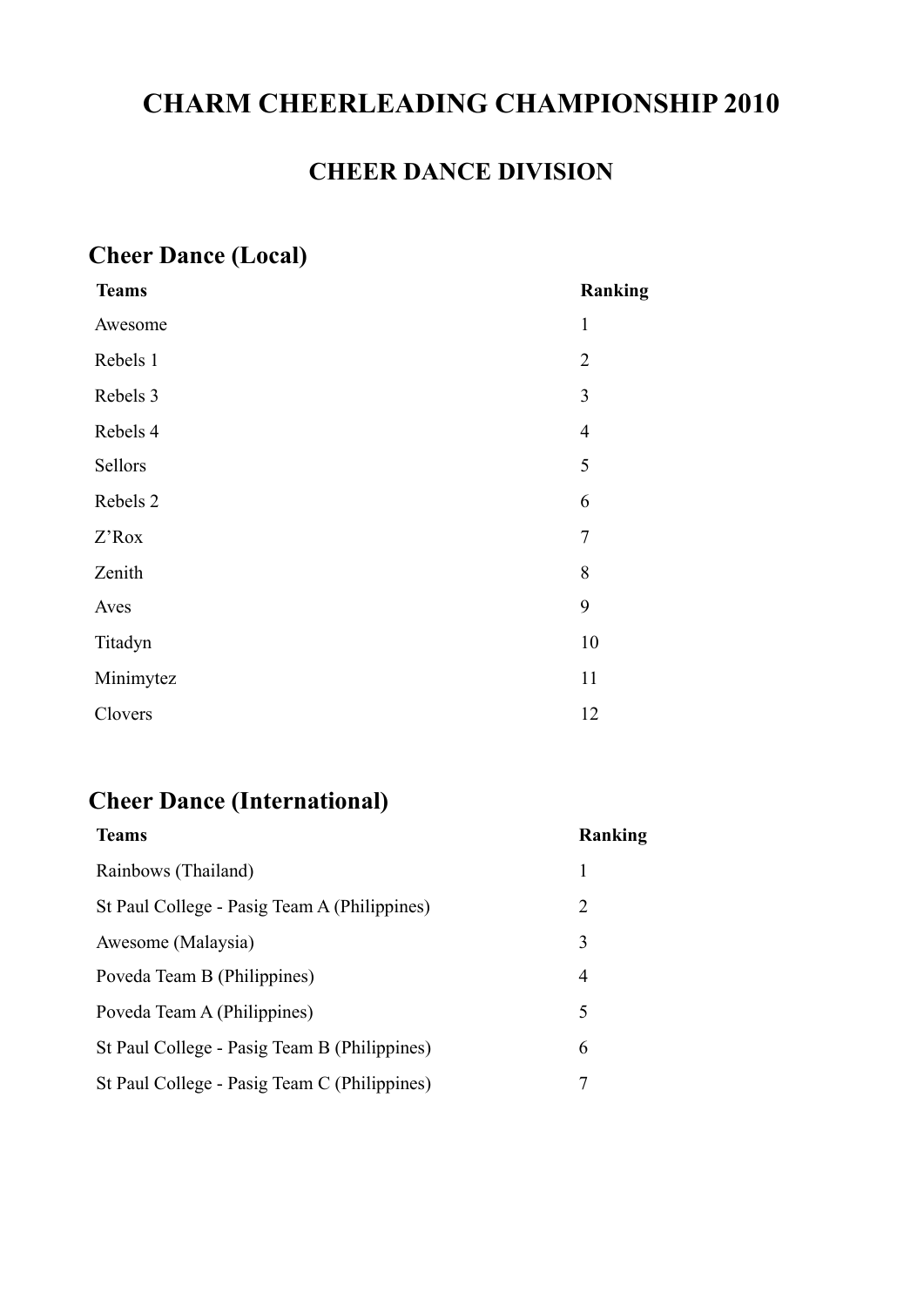## **GROUP STUNTS DIVISION**

# **Group Stunts All-Girls Level 4 (Local)**

| <b>Teams</b> | Ranking        |
|--------------|----------------|
| Cyrens       | 1              |
| Rebels C     | $\overline{2}$ |
| Stompers     | 3              |
| Rebels A     | $\overline{4}$ |
| Vivacious    | 5              |
| Z'Rox        | 6              |
| Sellors      | 7              |
|              |                |

## **Group Stunts All-Girls Level 4 (International)**

| <b>Teams</b>                           | Ranking                     |
|----------------------------------------|-----------------------------|
| Blitzerz (Malaysia)                    |                             |
| St Paul College - Pasig (Philipphines) | $\mathcal{D}_{\mathcal{L}}$ |
| Poveda Team B (Philippines)            | 3                           |
| Poveda Team A (Philippines)            |                             |

# **Group Stunts Co-Ed (Local)**

| <b>Teams</b> | Ranking      |
|--------------|--------------|
| Rebels D     |              |
| Gecko        | C            |
| Zenith       | $\mathbf{R}$ |